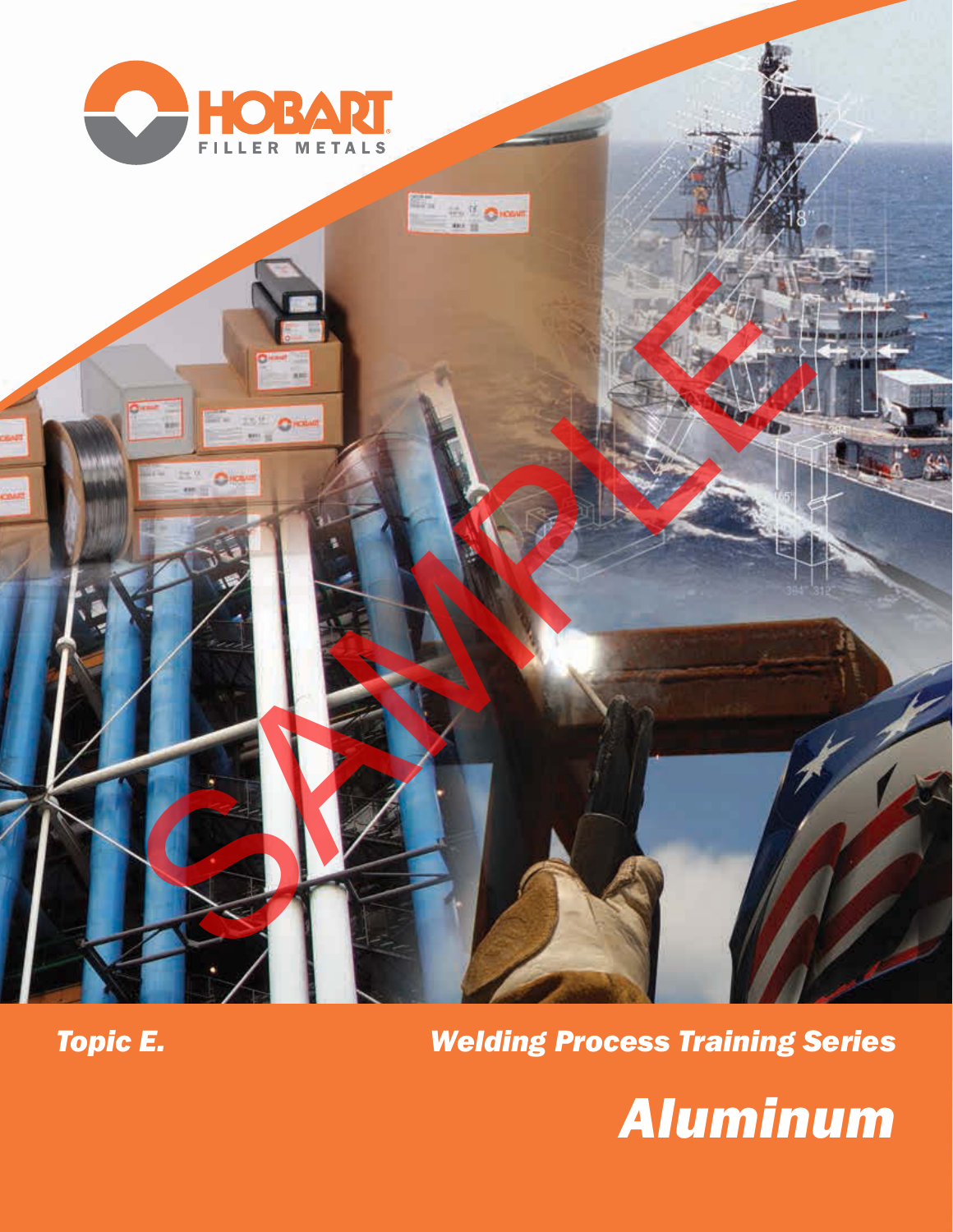

# **SAFETY**



As in all occupations, safety is paramount. Because there are numerous safety codes and regulations in place, we recommend that you always read all labels and the Owner's Manual carefully before installing, operating, or servicing the unit. Read the safety information at the beginning of the manual and in each section. Also read and follow all applicable safety standards, especially ANSI Z49.1, Safety in Welding, Cutting, and Allied Processes. The Matter Wayl Barrist Wayl Band for the Proposition of Distribution Band for the Proposition of the Content of the Content of the Content of the Content of the Content of the Content of the Content of the Content of the

ANSI Z49.1:, Safety in Welding, Cutting, and Allied Processes is available as a free download from the American Welding Society at: http://www.aws.org

Here is a list of additional safety standards and where to get them.

*Safe Practices for the Preparation of Containers and Piping for Welding and Cutting*, American Welding Society Standard AWS F4.1, from Global Engineering Documents (Phone: 1-877-413-5184, website: www.global.ihs.com).

*National Electrical Code*, NFPA Standard 70, from National Fire Protection Association, Quincy, MA 02269 (Phone: 1-800-344-3555, website: www.nfpa.org and www. sparky.org).

*Safe Handling of Compressed Gases in Cylinders*, CGA Pamphlet P-1, from Compressed Gas Association, 4221 Walney Road, 5th Floor, Chantilly, VA 20151 (Phone: 703-788-2700, website:www.cganet.com).

Safety in Welding, Cutting, and Allied Processes, CSA Standard W117.2, from Canadian Standards Association, Standards Sales, 5060

Spectrum Way, Suite 100, Ontario, Canada L4W 5NS (Phone: 800-463- 6727, website: www.csa-international.org).

*Safe Practice For Occupational And Educational Eye And Face Protection*, ANSI Standard Z87.1, from American National Standards Institute, 25 West 43rd Street, New York, NY 10036 (Phone: 212-642-4900, website: www.ansi.org).

*Standard for Fire Prevention During Welding, Cutting, and Other Hot Work*, NFPA Standard 51B, from National Fire Protection Association, Quincy, MA 02269 (Phone: 1-800-344-3555, website: www.nfpa.org.)

OSHA, Occupational Safety and Health Standards for General Industry, Title 29, Code of Federal Regulations (CFR), Part 1910, Subpart Q, and Part 1926, Subpart J, from U.S. Government Printing Office, Superintendent of Documents, P.O. Box 371954, Pittsburgh, PA 15250-7954 (Phone: 1-866-512-1800) (There are 10 OSHA Regional Offices—phone for Region 5, Chicago, is 312-353-2220, website: www.osha.gov).

Booklet, *TLVs, Threshold Limit Values*, from American Conference of Governmental Industrial Hygienists (ACGIH), 1330 Kemper Meadow Drive, Cincinnati, OH 45240 (Phone: 513−742−3355, website: www.acgih.org).

*Towing a Trailer − Being Equipped for Safety*, Publication from U.S. Department of Transportation, National Highway Traffic Safety Administraon, 400 Seventh Street, SW, Washington, D.C. 20590

U.S. Consumer Product Safety Commission (CPSC), 4330 East West Highway, Bethesda, MD 20814 (Phone: 301-504-7923, website: www.cpsc.gov).

*Applications Manual for the Revised NIOSH Lifting Equation*, The National Institute for Occupational Safety and Health (NIOSH), 1600 Clifton Rd, Atlanta, GA 30333 (Phone: 1-800-232-4636, website: www.cdc.gov/NIOSH).

Prepared by the Miller Electric Mfg. Co. Training Department.

#### ©2014 Miller Electric Mfg. Co.

The contents of this publication may not be reproduced without permission of Miller Electric Mfg. Co. , Appleton Wisconsin, U.S.A.

### **A** WARNING

This document contains general information about the topics discussed herein. This document is not an application manual and does not contain a complete statement of all factors pertaining to those topics.

The installation, operation, and maintenance of arc welding equipment and the employment of procedures described in this document should be conducted only by qualified persons in accordance with applicable codes, safe practices, and manufacturer's instructions.

Always be certain that work areas are clean and safe and that proper ventilation is used. Misuse of equipment and failure to observe applicable codes and safe practices can result in serious personal injury and property damage.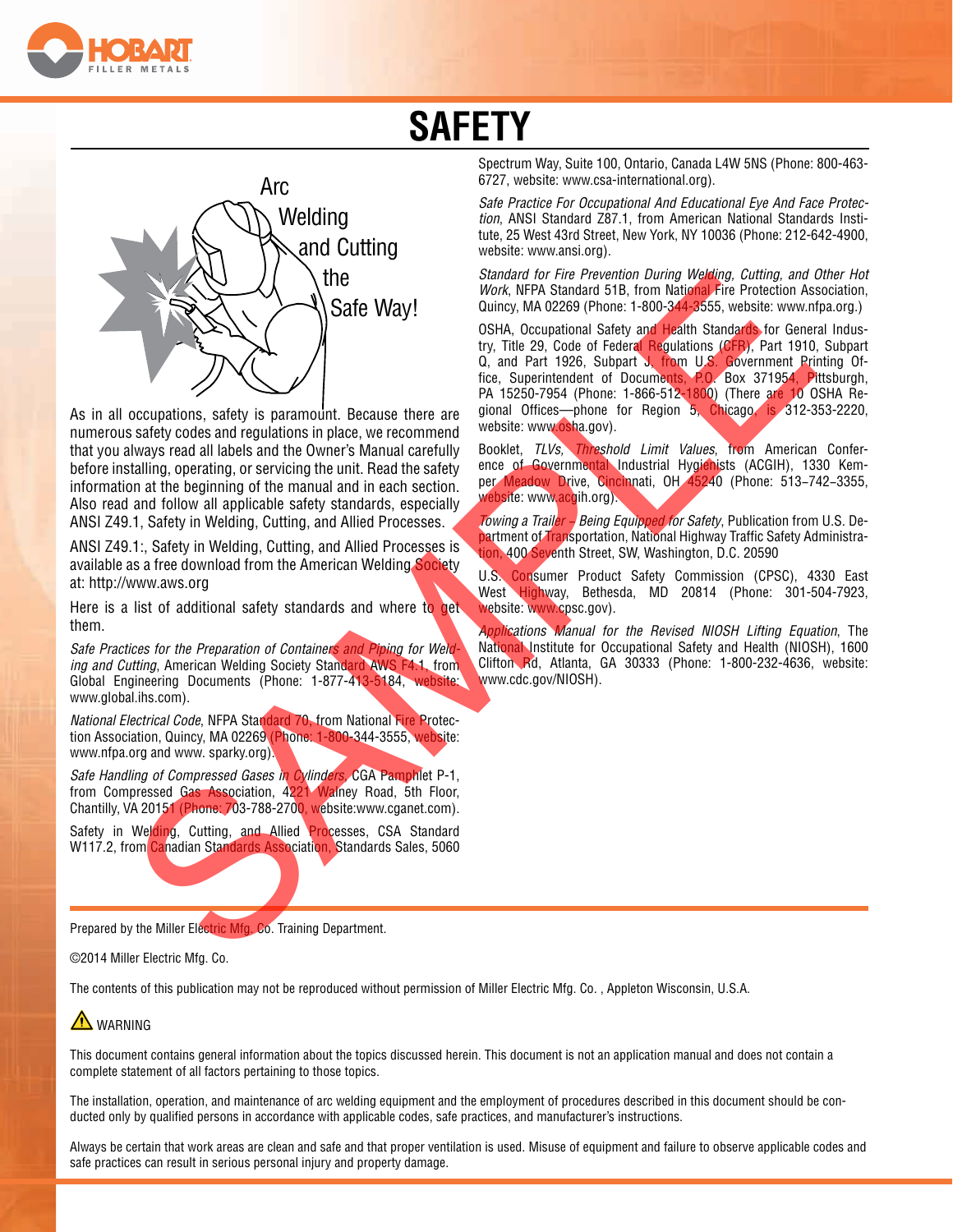## *Aluminum*

### **Welding Process and Filler Metals Training Series:**

Welcome to the Welding Process and Filler Metals Training Series. This training series was developed for the purpose of providing a basic set of educational materials that can be used individually or in a classroom setting.

The topics covered in the series are:

### **Filler Metals**

- **• Topic A. Introduction To Metals**
- **• Topic B. Tubular Wires**
- **• Topic C. Low Alloy Steel**
- **• Topic D. Stainless Steel**
- **• Topic E. Aluminum**
- **• Topic F. Hard Surfacing**

### **Welding Processes**

- **• Topic 1. Introduction To Welding**
- **• Topic 2. Welding Safety**
- **• Topic 3. Basic Electricity For Welding**
- **• Topic 4. Welding Power Source Design**
- **• Topic 5. Engine Driven Power Sources**
- **• Topic 6. Shielded Metal Arc Welding**
- **• Topic 7. Gas Tungsten Arc Welding**
- **• Topic 8. Gas Metal Arc Welding**
- **• Topic 9. Flux Cored Arc Welding**
- **• Topic 10. Metal Cutting**
- **• Topic 11. Troubleshooting Welding Processes**
- **• Topic 12. Submerged Arc Welding**

Please note, this series was not developed to teach the skill of welding or cutting, but rather to provide a foundation of general knowledge about the various processes and related topics.

### **Table of Contents**

| <b>Training Series:</b>                                                                                            | <b>Introduction</b>                                                                                                           |
|--------------------------------------------------------------------------------------------------------------------|-------------------------------------------------------------------------------------------------------------------------------|
| ne to the Welding Process and Filler Metals Training<br>This training series was developed for the purpose of      | <b>Heat Treatable and Non-Heat Treatable</b>                                                                                  |
| ng a basic set of educational materials that can be used<br>ually or in a classroom setting.                       |                                                                                                                               |
| bics covered in the series are:                                                                                    | <b>Filler Metal</b>                                                                                                           |
|                                                                                                                    | Guidelines for Selecting the Most Appropriate Filler Metal<br>(4043 or 5356)                                                  |
| <b>Metals</b>                                                                                                      | Guidelines for Elevated Temperature Applications 5<br>Selecting the Correct Filler Metal to Match Anodized Color              |
| pic A. Introduction To Metals                                                                                      | Non-Weldable Aluminum Alloys                                                                                                  |
| pic B. Tubular Wires                                                                                               | Nominal Compositions of Wrought Alloys and Physical                                                                           |
| pic C. Low Alloy Steel                                                                                             |                                                                                                                               |
| pic D. Stainless Steel                                                                                             | Weld Preparation and Treatments 8<br><b>Cleaning the Base Metal Before Welding  8</b>                                         |
| pic E. Aluminum                                                                                                    | <b>Metal Storage and Weld Joint Preparation - Do's and</b>                                                                    |
| pic F. Hard Surfacing                                                                                              | Preheating and Interpass Temperatures 9<br>Post-Weld Heat Treatment and Age 9                                                 |
| ing Processes                                                                                                      | elding Procedure<br><b>Electrodes for Aluminum GTAW Welding 10</b><br><b>Welding Procedure</b>                                |
| pic 1. Introduction To Welding                                                                                     | Shielding Gases Used for GMAW and GTAW Welding 10<br>GMAW and GTAW Joint Geometries11                                         |
| pic 2. Welding Safety                                                                                              | <b>GMAW Equipment Set-Up Procedures 11</b>                                                                                    |
| pic 3. Basic Electricity For Welding                                                                               | <b>Typical GMAW Parameters for Groove Welds on Aluminium</b>                                                                  |
| pic 4. Welding Power Source Design                                                                                 | <b>Typical GMAW Parameters for Fillet Welds On Aluminum13</b><br><b>Typical GTAW Parameters for Groove Welds on Aluminium</b> |
| pic 5. Engine Driven Power Sources                                                                                 |                                                                                                                               |
| pic 6. Shielded Metal Arc Welding<br>pic 7. Gas Tungsten Arc Welding                                               | <b>Typical GTAW Parameters for Fillet Welds On Aluminium 15</b><br><b>Pulsed Spray Transfer GMAW Welding of Aluminum</b>      |
| pic 8. Gas Metal Arc Welding                                                                                       | <b>Problem Solving</b><br>18                                                                                                  |
| pic 9. Flux Cored Arc Welding                                                                                      | <b>Obtaining a Stable Arc and Eliminating Erratic Feeding and</b>                                                             |
| pic 10. Metal Cutting                                                                                              | <b>Purchasing Contact Tips and Maintenance Suggestions: 18</b>                                                                |
|                                                                                                                    | Wire Feedability and Drive Roll Adjustment 19<br>Recommended Drive Roll Design 19                                             |
| pic 11. Treubleshooting Welding Processes                                                                          | Tips for Reducing Weld Joint Porosity 21                                                                                      |
| pic 12. Submerged Arc Welding                                                                                      | How to Avoid Cracking in Aluminum Alloys23<br>Weld Discoloration, Spatter and Black Smut. 25                                  |
| note, this series was not developed to teach the skill of                                                          | Weld Bead Root Penetration and Fusion. 25                                                                                     |
| g or cutting, but rather to provide a foundation of general<br>dge about the various processes and related topics. | Weld Bead Contour and Penetration 26<br>Solving Weld Profile Problems 27                                                      |
|                                                                                                                    | <b>Specifications, Codes &amp; Certifications</b><br>30                                                                       |
|                                                                                                                    | Chemistry Certifications: AWS Classifications30                                                                               |
|                                                                                                                    | 32<br><b>Information Sources</b><br><b>Welding Design Information and Technical Assistance32</b>                              |
|                                                                                                                    | Aluminum Filler Metal Selection Chart. 33                                                                                     |
|                                                                                                                    |                                                                                                                               |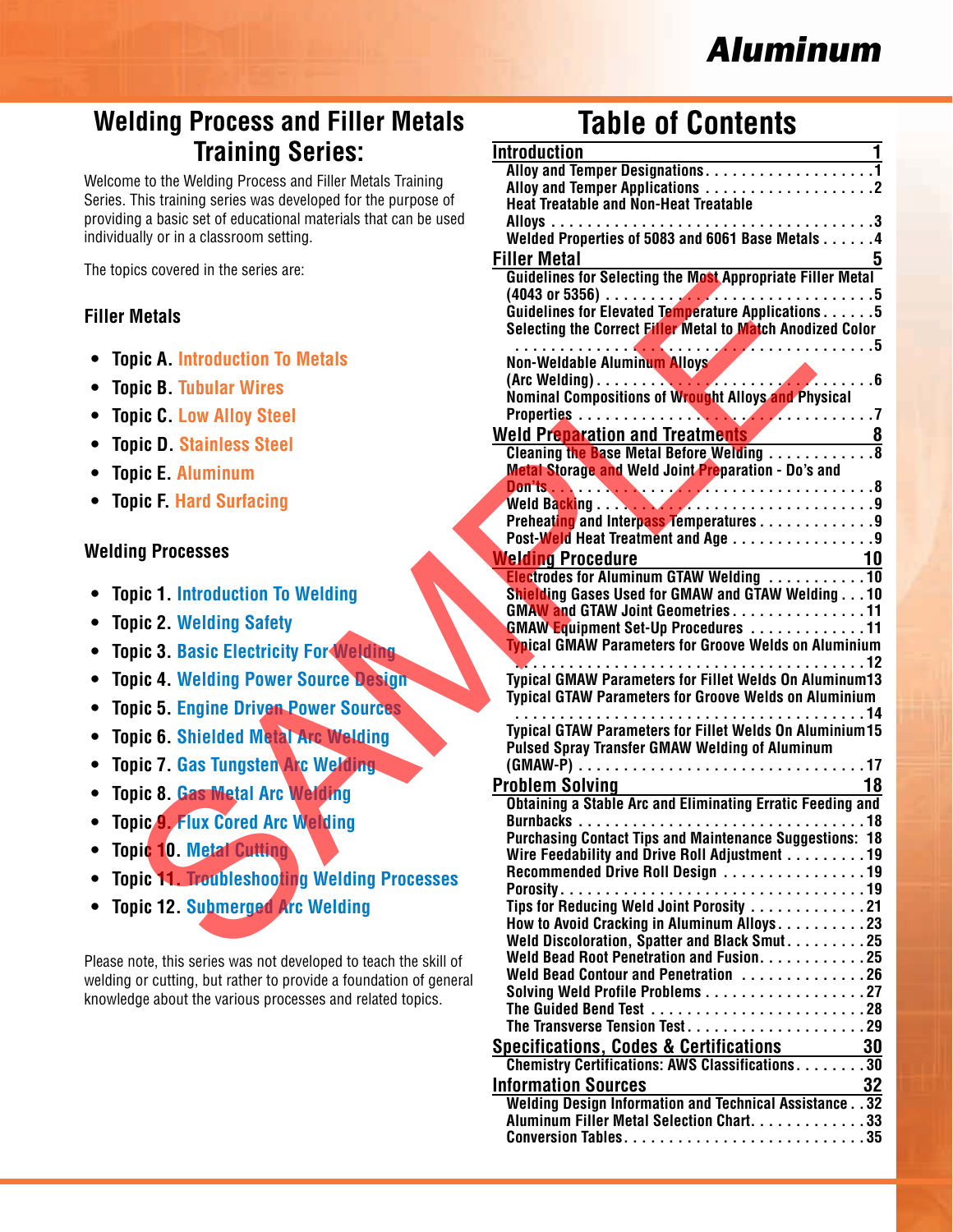

### **Wire Feedability and Drive Roll Adjustment**

All too often the incorrect choice of drive rolls is a major cause of aluminum welding wire feedability problems. Drive roll selection and adjustment is very important to ensure proper wire feeding. Using the wrong type and size of drive roll for aluminum will result in down time, unnecessary maintenance costs, and potential weld flaws that require costly rework. The majority of these problems are caused by aluminum wire shavings that originate from poor fitting, and incorrectly designed drive rolls.

The wrong drive roll can cause the wire to be deformed which limits the ability of the welding current to transfer into the wire at the contact tip. The deformed wire can also shave, producing a dust or small shavings. This is an indication of incorrect drive roll selection or adjustment. These shavings or flakes can clog the liner causing poor feedability of the wire. The poor feedability of the wire will result in inconsistent welding amperage and create an inconsistent welding arc. This is a potential weld failure as well as a maintenance issue. Both problems cost additional time and materials that could be eliminated by using the correct drive roll and adjustments.

Most wire feeders allow for two main adjustments of the drive rolls: side-to-side adjustment and drive pressure. The side-toside adjustment ensures that the wire is feeding straight into the inlet guide of the gun. If this adjustment is off, then unnecessary flaking or shaving of the wires will occur even if the correct drive roll is selected. The most important adjustment and the most abused adjustment is the drive roll pressure.

Drive roll pressure can cause a number of problems when it is not properly adjusted. Adjusting the pressure too tight deforms the wire, causes shavings, leads to birds nests, and creates unnecessary pressure on the gear shaft which prematurely wears out the gear box or drive motor. All of these problems lead to down time, maintenance costs, or potential weld defects. Adjusting the drive pressure too loose causes inconsistent feeding of the wire, resulting in potential weld defects and unnecessary repairs.

The correct drive roll pressure will consistently feed the wire and allow the drive rolls to spin on the wire and not cause a birds nest if the wire is stopped. Making this adjustment can take time and experience so be sure to make the adjustment correctly.

### **Recommended Drive Roll Design**

Drive rolls for feeding aluminum wires require special attention to ensure consistent feedability and to reduce down time. A rough surface finish produces fine shavings and aluminum buildup in the groove. Sharp edges and misalignment of the rolls can shave the wire. Aluminum drive rolls should be polished to a very smooth finish where the wire comes in contact with the drive roll groove surface. Figure 14 shows a guideline for designing drive rolls to feed aluminum wire.

Drive Roll Groove Radius = 0.6 x Wire Diameter

> Groove Depth\*= 0.33-0.4 x Wire Diameter *\*Polish Surface Inside Groove*

**No Shavings =**

- Good Feedability
- Stable Arc

• Superior Arc Starts

Groove Edge Chamfer Radius 0.6 x Wire Diameter

**Figure 14 – Polish All Groove Surfaces, Ensure Both Rolls Are Aligned, And Always Use The Lowest Drive Roll Pressure Capable Of Feeding The Wire In Order To Prevent Deformation Of The Wire During Feeding.**

### **Porosity**

**Porosity** is a void in a weld caused by trapped gases. The voids are usually round in shape and can be on or under the surface of the weld.



**Figure 15 – Macro Etch Of Fillet Weld Showing Large Irregular Shaped Porosity.**